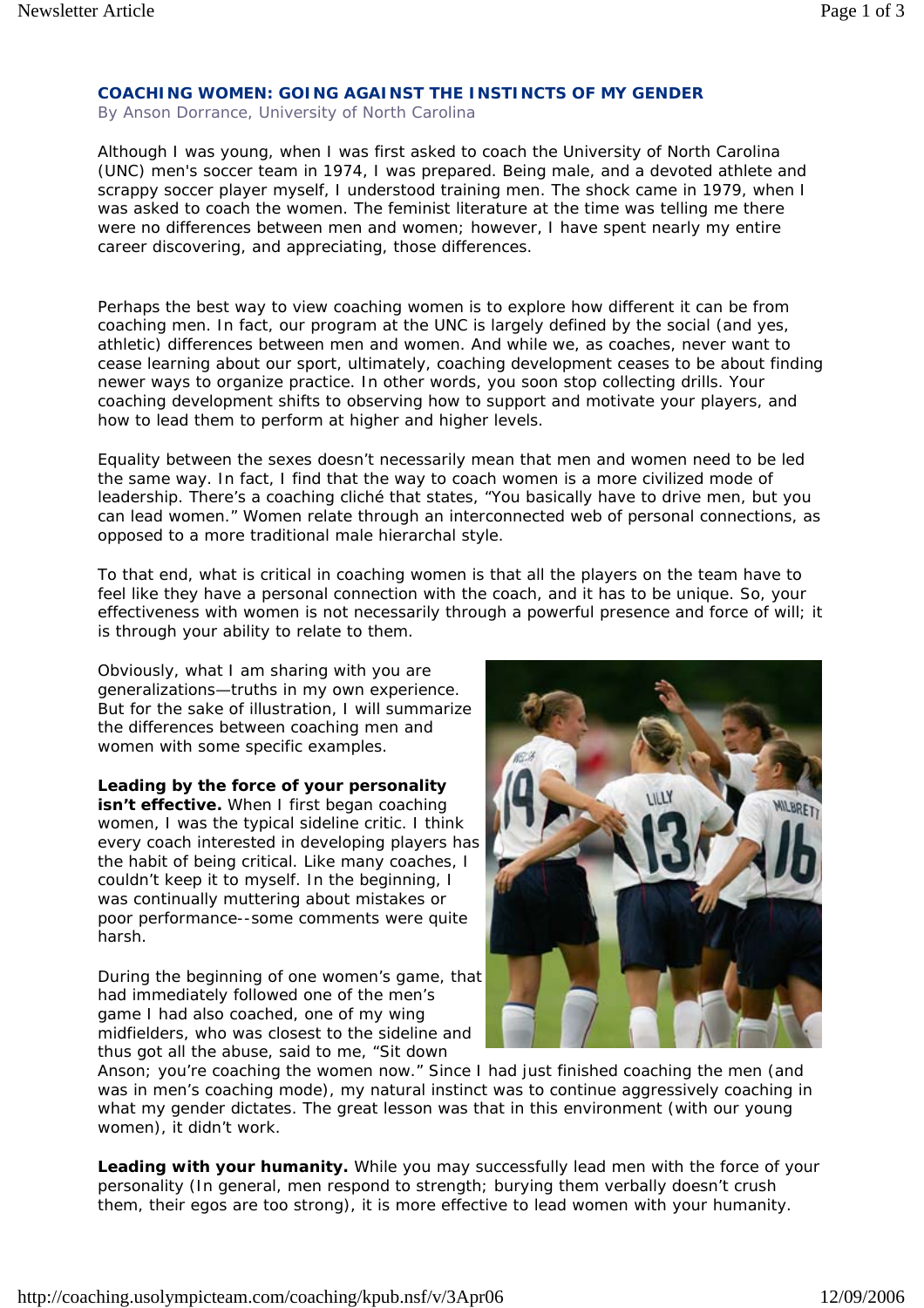Early on, I learned you don't lead women effectively with intimidation. You have to be savvier than that. You lead by gaining their respect, being sensitive to their strengths and weaknesses, and showing that you value their contributions. You will not succeed if women feel their relationship with you is simply dependent on their soccer success.

**Men need videotape; women don't.** If you make a general criticism of a men's team, they all think you are talking about someone else. Videotape is proof of the guilty party. You don't need that proof with a woman. In fact, if you make a general criticism of women, everyone in the room thinks you are talking about her. If you tell a woman she made a mistake, she'll believe you. Seeing it on tape often only makes it worse.

However, because I have found that a lot of women do not have the confidence to feel they are as good as they actually are, we use our videos as highlight reels to build their confidence. This doesn't mean you can't help an individual player to improve her game using negative videotape. And it doesn't mean a female player doesn't want or need criticism. It is simply that it is important to choose the appropriate method with which you deliver that critique.

(On that note, coaches have a tendency to stop practice only when something goes wrong, to correct mistakes. Yet one of the best times to stop practice is to praise something particularly brilliant or noteworthy).

**Tone is critical.** My greatest half time talk to men was kicking a waste basket in frustration and anger. That let them know how I felt, in no uncertain terms.

"Well, what do you think?" I will ask women during a particularly tough game. I do this because I want them to be self-critical. Very rarely do male athletes take full responsibility. Men respond to a passionate or emotional rant. Women see that for what it is--my own frustration. They don't see how that benefits them.

In my experience, women will criticize themselves honestly. Asking them to take responsibility eliminates the coach from the equation. Then, when they have evaluated themselves, showing the way and building confidence--positive attributes-- becomes our job. (Also, when a man is criticized, he understands it's just someone taking his game apart, not taking his life apart. A woman doesn't separate the two.)

I have also learned that women listen less to what I say than to how I say it. In other words, they listen less to the language and more to the tone. They also watch your body language. If either of those are negative, that's the message, regardless of what comes out of your mouth.

**Praise has to be doled out differently.** Men love public praise. But if you praise a young woman publicly, every woman in the room now hates her with a passion, and every woman in the room also hates you, because you have not praised her. To top it off, the young woman you've praised hates you for embarrassing her in front of her teammates. However, a sincere and well-timed individual comment, such as "You were awesome," can be very effective and meaningful for any player.

**Making connections is important.** Men don't necessarily want a relationship to a coach. With women, you need to establish a different relationship with each one. Some women don't want any kind of connection, while others require a closer and more caring relationship. Some want constant feedback; some don't want any. However, whatever the relationship is, it must be a relationship of their choosing. They will let you know what they need, or don't, and it is your job to respond.

**Women coaches have it tougher than men.** Women coaches have issues different to the ones I'm describing here. Women athletes have higher expectations of women coaches. A woman coaching women will not be forgiven as often for the mistakes she makes. Women will judge each other more harshly. I think women are always surprised when a male does